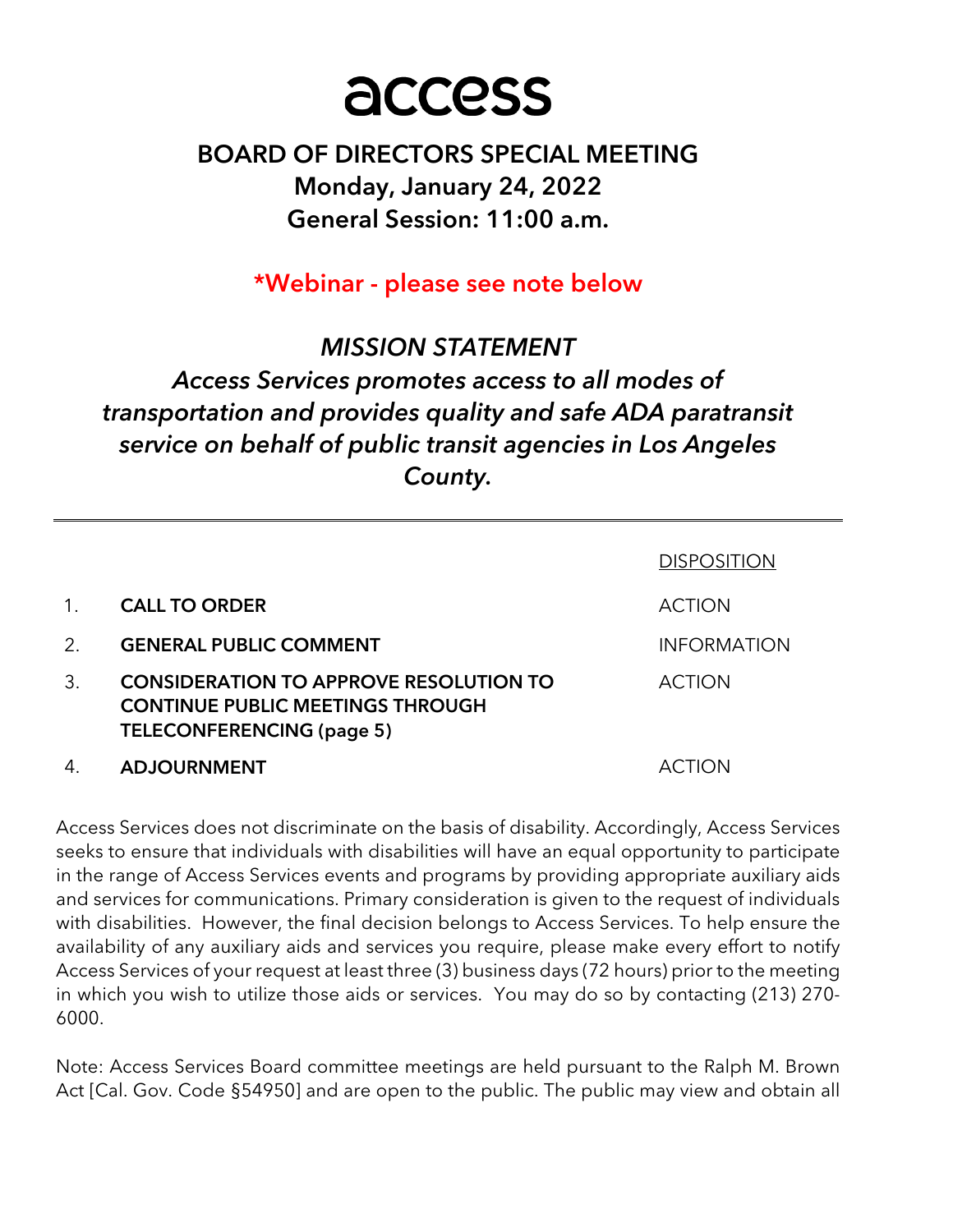written information supporting this agenda provided to the Board committee both initially and supplementally prior to the meeting at the agency's offices located at 3449 Santa Anita Avenue, El Monte, California and on its website at http://accessla.org. Documents, including Power Point handouts distributed to the Board committee members by staff or Board committee members at the meeting, will simultaneously be made available to the public. Three opportunities are available for the public to address the Board committee during a Board committee meeting: (1) before closed session regarding matters to be discussed in closed session, (2) before a specific agendized item is debated and voted upon regarding that item and (3) general public comment. The exercise of the right to address the Board committee is subject to restriction as to time and appropriate decorum. All persons wishing to make public comment must fill out a goldenrod Public Comment Form and submit it to the Secretary of the Board. Public comment is generally limited to three (3) minutes per speaker and the total time available for public comment may be limited at the discretion of the Chairperson. Persons whose speech is impaired such that they are unable to address the Board at a normal rate of speed may request an accommodation of a limited amount of additional time from the Chair but only by checking the appropriate box on the Public Comment Form. Granting such an accommodation is at the discretion of the Chair. The Board committee will not and cannot respond during the meeting to matters raised under general public comment. Pursuant to provisions of the Brown Act governing these proceedings, no discussion or action may be taken on these matters unless they are listed on the agenda, or unless certain emergency or special circumstances exist. However, the Board committee may direct staff to investigate and/or schedule certain matters for consideration at a future Board committee meeting and the staff may respond to all public comments in writing prior to the next Board committee meeting.

### Commitment to Civility

To assure civility in its public meetings, staff and the public are also encouraged to engage in respectful dialog that supports freedom of speech and values diversity of opinion. To achieve compliance with these Rules, Directors, staff, and the public are encouraged to:

- Create an atmosphere of respect and civility where Directors, staff, and the public are free to express their ideas;
- Establish and maintain a cordial and respectful atmosphere during discussions;
- Foster meaningful dialogue free of personal attacks;
- Listen with an open mind to all information, including dissenting points of view, regarding issues presented to the Board;
- Recognize it is sometimes difficult to speak at Board meetings, and out of respect for each person's feelings, allow them to have their say without comment, including booing, whistling or clapping; and
- Adhere to speaking time limit.

Alternative accessible formats are available upon request.

## \*NOTE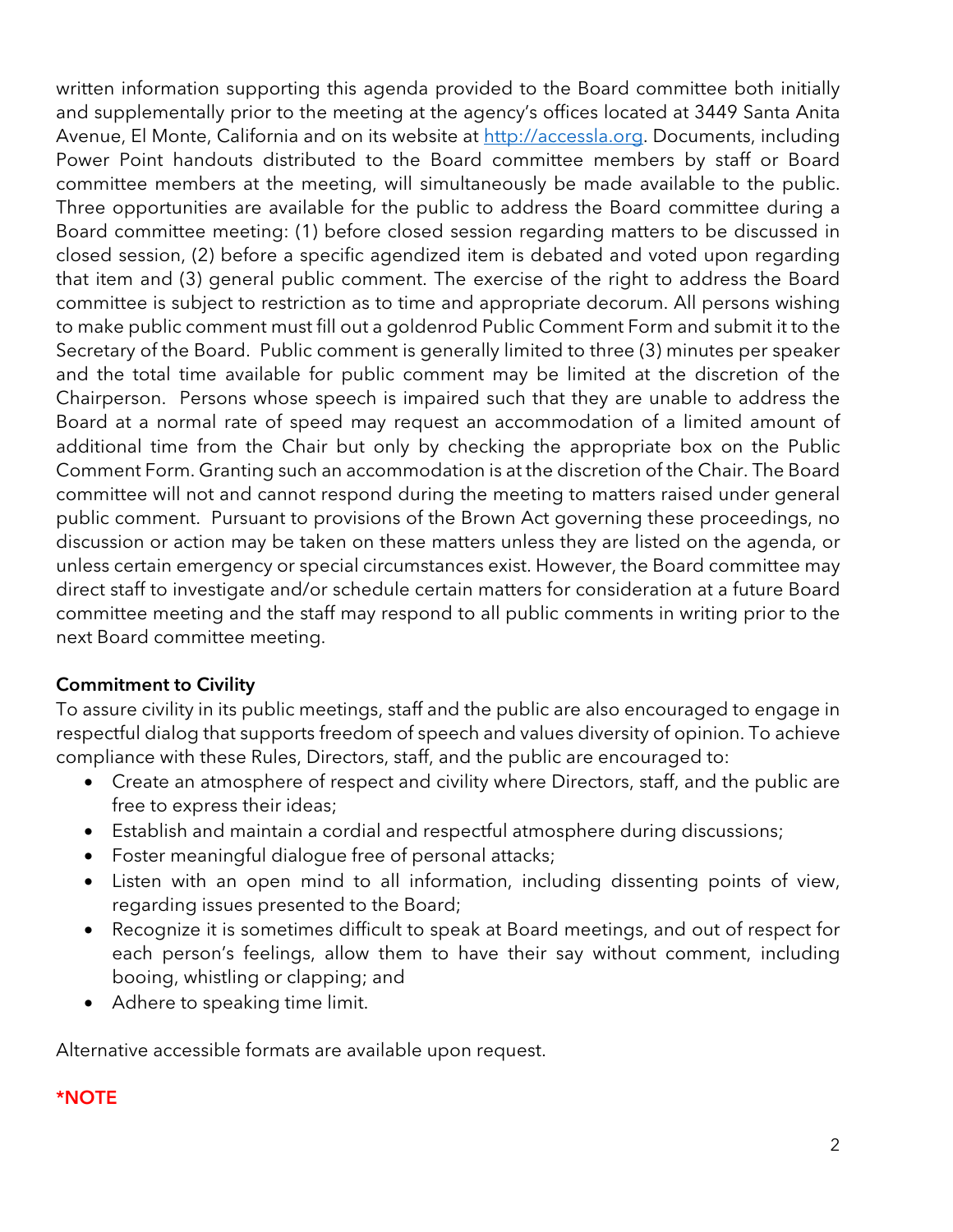## NOTICE OF ALTERNATIVE PUBLIC COMMENT PROCEDURES

Pursuant to temporary revised Brown Act requirements, Board committee members will be participating via webinar. The public may submit written comments on any item on the agenda - 1) through email by addressing it to - board@accessla.org or 2) via US Postal mail by addressing it to - Access Services Board Comments, PO Box 5728, El Monte CA 91734. Please include your name, item number and comments in the correspondence. Comments must be submitted/received no later than 9:00 am on Monday, January 24, 2022 so they can be read into the record as appropriate.

The public may also participate via the Zoom webinar link, or by teleconference. Please review the procedures to do so as follows –

How to Provide Public Comment in a Board Meeting via Zoom

Online

- 1. Click the Zoom link for the meeting you wish to join. Meeting information can be found at: https://accessla.org/news\_and\_events/agendas.html. Make sure to use a current, up-todate browser: Chrome 30+, Firefox 27+, Microsoft Edge 12+, or Safari 7+. Certain functionality may be disabled in older browsers including Internet Explorer. You may also use this direct link - https://us06web.zoom.us/j/82522950029
- 2. Enter an email address and your name. Your name will be visible online while you are speaking.
- 3. When the Committee Chair calls for the item on which you wish to speak, click on "raise hand." Speakers will be notified shortly before they are called to speak. Mute all other audio before speaking. Using multiple devices can cause audio feedback.
- 4. Please note that the "Chat" feature is an accessibility tool for comments on items by committee members and the general public attendees who need to use this tool. If you cannot use the "raise hand" feature, then please submit a written comment as outlined above.
- 5. When called, please limit your remarks to three minutes. An audio signal will sound at the three-minute mark and the Chair will have the discretion to mute you at any point after that. After the comment has been given, the microphone for the speaker's Zoom profile will be muted..

Note: Members of the public will not be shown on video.

By phone

1. Call the Zoom phone number and enter the webinar ID for the meeting you wish to join. Meeting information can be found at: https://accessla.org/news\_and\_events/agendas.html

2. You can also call in using the following information – Dial (for higher quality, dial a number based on your current location): US: +1 669 900 6833 or +1 346 248 7799 or +1 253 215 8782 or +1 312 626 6799 or +1 929 205 6099 or +1 301 715 8592 or 888 788 0099 (Toll Free) or 833 548 0276 (Toll Free) or 833 548 0282 (Toll Free) or 877 853 5247 (Toll Free) Webinar ID: 825 2295 0029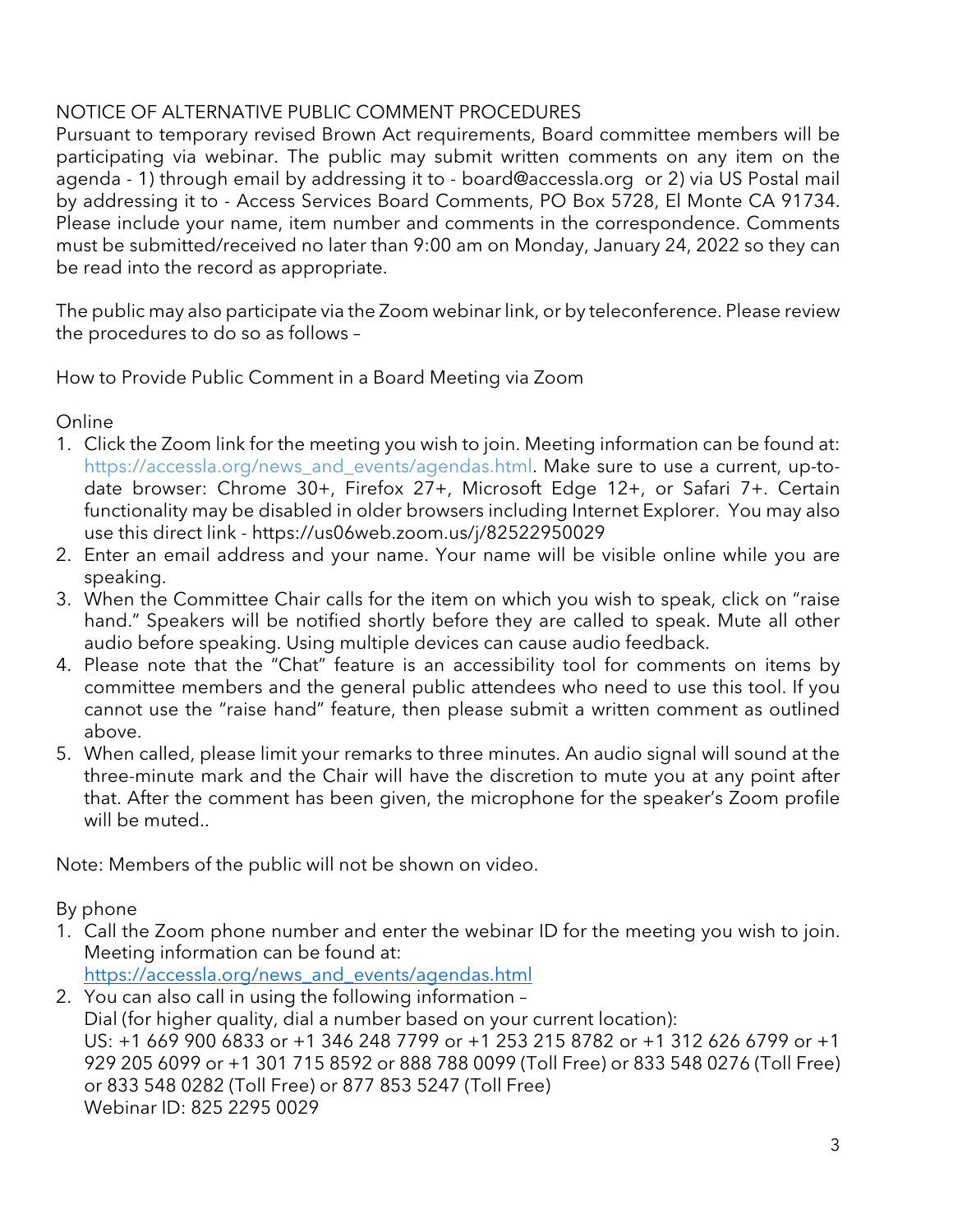- 3. When the Committee Chair calls for the item on which you wish to speak, press \*9 to raise a hand. Speakers will be notified shortly before they are called to speak. Speakers will be called by the last four digits of their phone number. Please note that phone numbers in their entirety will be visible online while speakers are speaking.
- 4. If you cannot use the "raise hand" feature, the please submit a written comment as outlined above.
- 5. When called, please state your name and limit your remarks to three minutes. An audio signal will sound at the three-minute mark and the Chair will have the discretion to mute you at any point after that. After the comment has been given, the microphone for the speaker's Zoom profile will be muted.